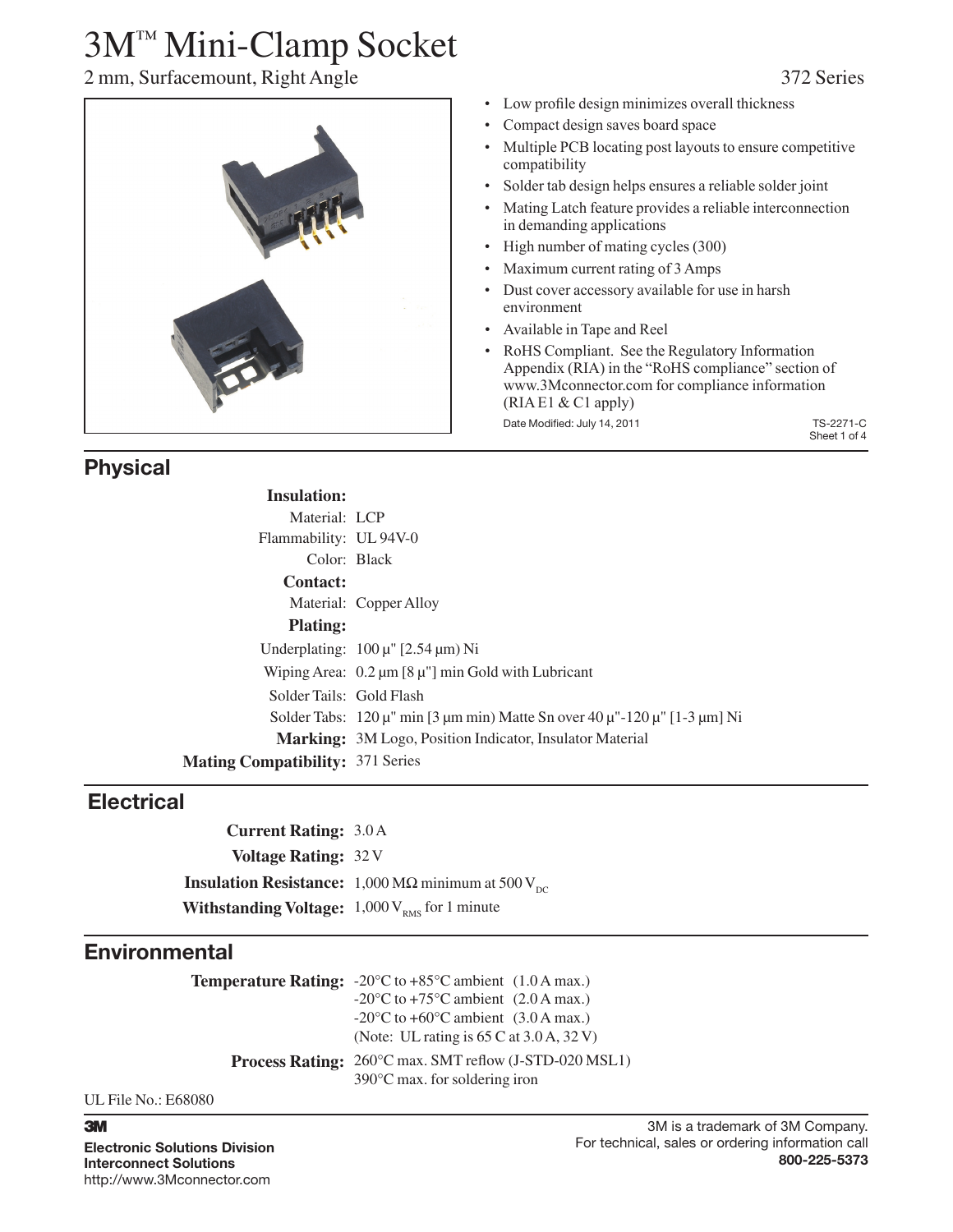## 2 mm, Surfacemount, Right Angle 372 Series



**Electronic Solutions Division Interconnect Solutions** http://www.3Mconnector.com

### 3M is a trademark of 3M Company. For technical, sales or ordering information call **800-225-5373**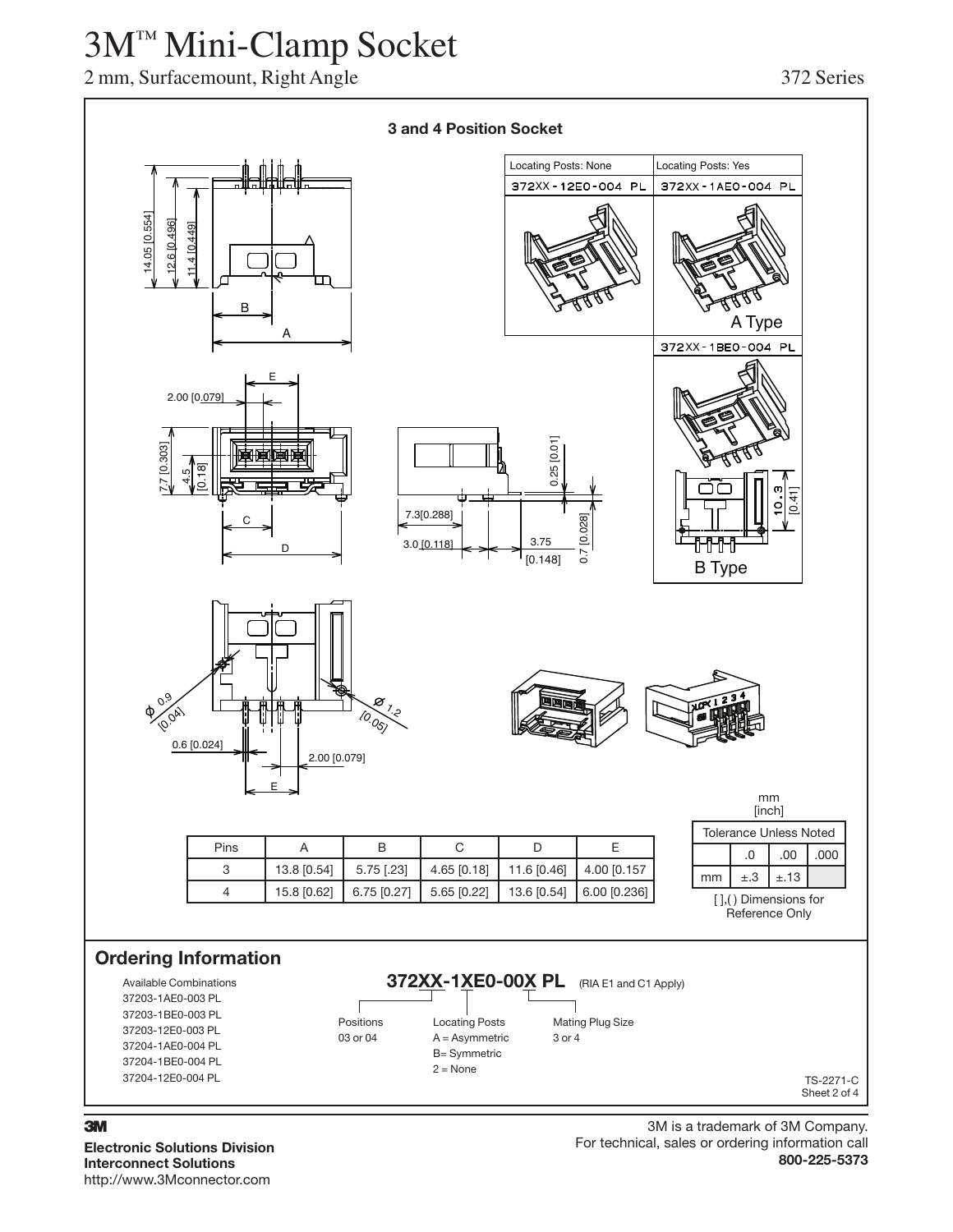## 2 mm, Surfacemount, Right Angle 372 Series

### **37203-1AEO-003 PL 37203-1BEO-003 PL PCB Layout**( 1.1 )  $(1.1)$  11.60 ± 0.05 [.457] 11.60 ± 0.05 [.457]  $4.65 \pm 0.05 [0.183]$  $4.65 \pm 0.05$  [0.183] 4.00 [0.157] 0981  $.00$   $[0.15]$ 2.50 [0.098] 2.50 [0.098] 2.50 [0.098] (0.25) 2.00 [0.079] (0.25) 2.00 [0.079  $\varnothing$  1.00 ± 0.05 [.039] Ø 1.00 ± 0.05 [.039] THROUGH HOLE FOR 50 [0. THROUGH HOLE FOR <u>1.2</u>0<br>[0.079] 1.20 LOCATING POST [0.079] LOCATING POST 雨 ∏तै  $\frac{5}{2}$ 4.00 [0.157]  $\frac{8}{1}$ 14.30 [0.563] 14.30 [0.563] 14.30 [0.563] 14.30 [0.563]  $\varnothing$  1.30 ± 0.05 [.051] Ø 1.30 ± 0.05 [.051] THROUGH HOLE FOR 3 Pin THROUGH HOLE FOR LOCATING POST LOCATING POST  $0.05$ 3.00 ± 0.05  $\frac{4.80}{5}$  [0.189] 4.80 [0.189] 4.80 [0.189]  $3.00$ 80 [0. J٦,  $\mathbf{r}_-$ (1.75) (1.75) <u>है।</u><br>इंडि  $\frac{1}{2}$  $\frac{1}{2}$  $\frac{1}{2}$ 5.75 5.75 [0.226] EDGE OF BOARD [0.226] LEDGE OF BOARD 8.00 [0.315] 8.00 [0.315] (13.8) (13.8) **37204-1AEO-004 PL 37204-1BEO-004 PL**  $(1.1)$  13.60 ± 0.05 [.535] (1.1)  $13.60 \pm 0.05$  [.535]  $5.65 \pm 0.05$  [.222]  $5.65 \pm 0.05$  [.222] 6.00 [0.236 6.00 [0.236] **1981** 2.50 [0.098] 2.50 [0.098] 2.50 [0.098] 2.00 [0.079] 2.00 [0.079]  $\emptyset$  1.00  $\pm$  0.05 [.039] .50 [0.0  $\emptyset$  1.00 ± 0.05 [.039] (0.25) (0.25) THROUGH HOLE FOR 1.20 1.20 THROUGH HOLE FOR LOCATING POST  $(0.079)$  $\sqrt[7]{0.0791}$ LOCATING POST  $[0.157]$ [0.157] 4.00  $[0.041]$   $[3.00 \pm 0.05]$   $[1.000 + 0.00]$ पर पर 怬 Ш 뺘  $[0.563]$ 14.30 [0.563] 14.30 [0.563]  $\varnothing$  1.30 ± 0.05 [.051] 14.30 [0.563] Ø 1.30 ± 0.05 [.051] THROUGH HOLE FOR THROUGH HOLE FOR 4 Pin LOCATING POST LOCATING POST 14.30  $: 10.05$ 3.00 ± [0.05] 18QT 4.80 [0.189]  $[0.189]$ 4.80 [0.189]  $\overline{2}$ Š - 1  $1.80$  $4.80$ (1.75) (1.75)  $\frac{1.05}{0.041}$ 1.05 [0.041] 6.75 6.75  $[0.266]$  $[0.266]$ EDGE OF BOARD EDGE OF BOARD 10.00 [0.394] **10.00 [0.394]** 10.00 **10.394]** (15.8) (15.8) Type A Type B Type 2: XLOP(1234 **300 BRIBRIBRI** 37203-12E0-003 PL 司国国国 37204-12E0-004 PL Use Type A or B PCB layout and  $\Delta$  $\overline{R}$ remove through holes. **THE** CONNECTOR MOUNTING SURFACE SEE NOTE-1 mm [inch] စ္စစ္  $00^{+0.1}_{-0.1}$ Tolerance Unless Noted  $\overline{8}$  $.00$   $.000$   $.000$  $\circ$  $\overline{\circ}$ mm  $\pm .3$   $\pm .13$ [ ], ( ) Dimensions for Reference Only DETAIL A DETAIL B TS-2271-C Sheet 3 of 4

**Electronic Solutions Division Interconnect Solutions** http://www.3Mconnector.com

3M is a trademark of 3M Company. For technical, sales or ordering information call **800-225-5373**